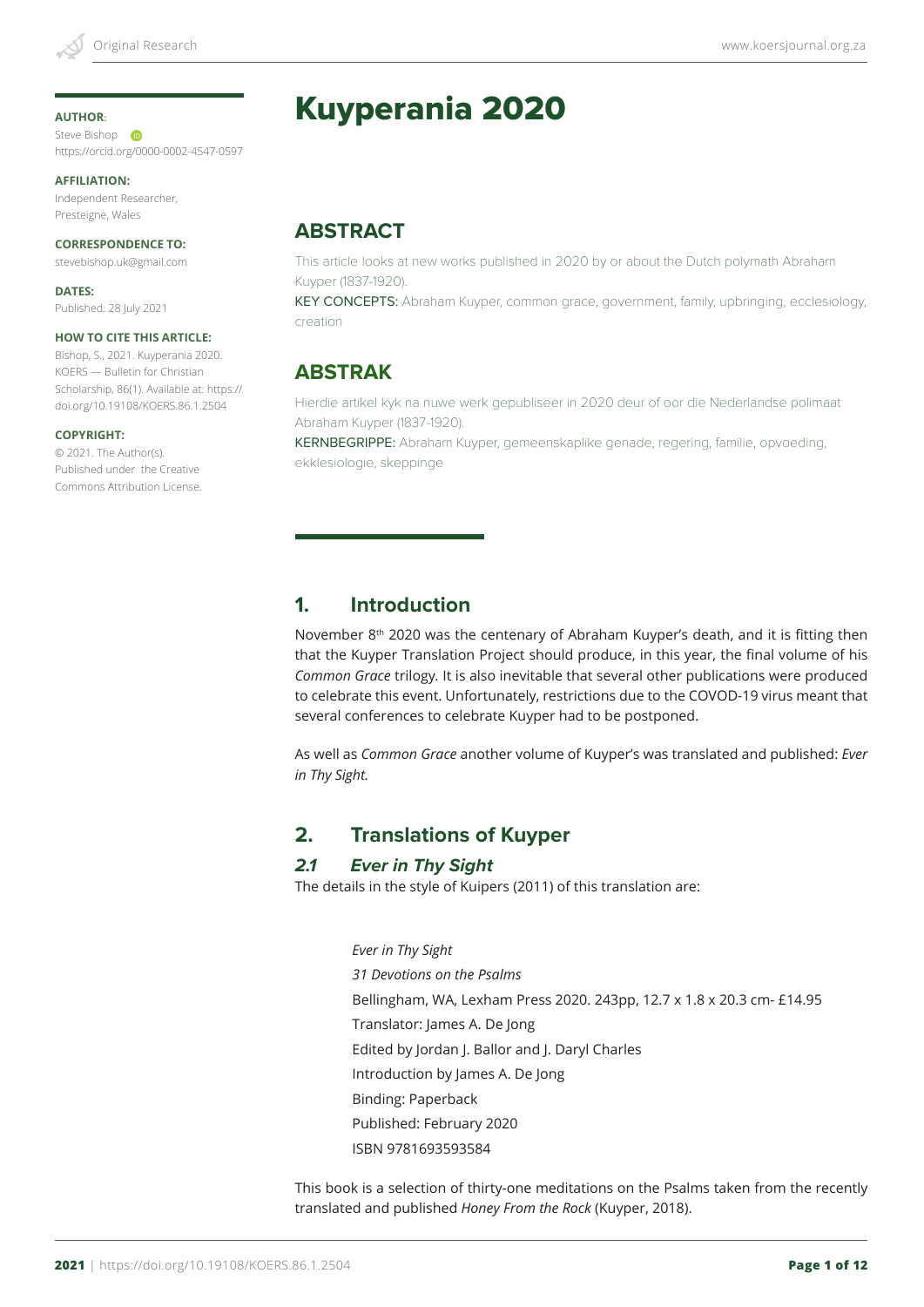The book is well designed and each of the meditations has the Psalm printed in grey on black, with the main verse(s) discussed emphasised in white lettering. De Jong in his introduction notes: 'Ultimately, Abraham Kuyper's meditations on the Psalms bring people into communion with God. They share his beatific vision of the God of grace for all who truly come to him' (p xii).

#### *2.2 Common Grace volume 3*

The details in the style of Kuipers (2011) of the final volume of *Common Grace* are as follows.

Translations *Common Grace God's Gift for a Fallen World Volume 3 The Practical Section* Bellingham, WA, Lexham Press 2020. 600 pp., 18.8 x 6.1 x 25.9 cm, - £31.65/ \$49.99 Translation of: 1904.37 De Gemeene Gracie. Derde Deel. Het Practische Gedeelte. Translator: Nelson Kloosterman and Ed M. Van der Maas Edited by Jordan J. Ballor and J. Daryl Charles Introduction by Vincent Bacote Binding: Hardback Published: August 2020 ISBN 9781577996699

This is the third and final volume of Kuyper's *Common Grace*. The previous two volumes explored the biblical and historical background to common grace, this one focuses on the practical issues. These include the church and government, the role of state, the family and upbringing, and society - science and art. The final chapters (Ch 61-71) on science and art were omitted from the Dutch original and were later published as De Gemeene Gratie in wetenschap en kunst (1905.21). They were translated into English as *Wisdom & Wonder*  (Kuyper, 2011.12).

In this volume, Kuyper assumes that his readers have been convinced of the importance of common grace. Here he writes with often dogmatic assertions - this is not a volume that will convince the unconvinced regarding common grace. For example, in Ch14 §3 he states, "No Reformed Christian will deny the existence of common grace" (119): "It is safe to say that our blindness to common grace has been the cause of the shocking confusion of concepts that we encounter in the political realm". He often draws caricatures of the monastic and anabaptist movements to emphasise a point. And, being a person of his times, he accepts the cultural stereotypes and blind spots that abounded - particularly in his discussion of the African peoples. That said, however, there is much to be grateful for in this volume. Kuyper provides insights into church, government, family, science, education and art - not least in how they relate to one another.

The first main sections (chapters 4-40) deal with the institutional church, government and the state and their interrelationships. He is careful to stress that it is the institutional church he is concerned with here.

The state is broader than government; the state includes citizens, the territory as well as the government. The state is the people under a form of government. He identifies some important points regarding the government and the state. He focuses on these in the first part as

Government is the clearest and most tangible manifestation of common grace (56).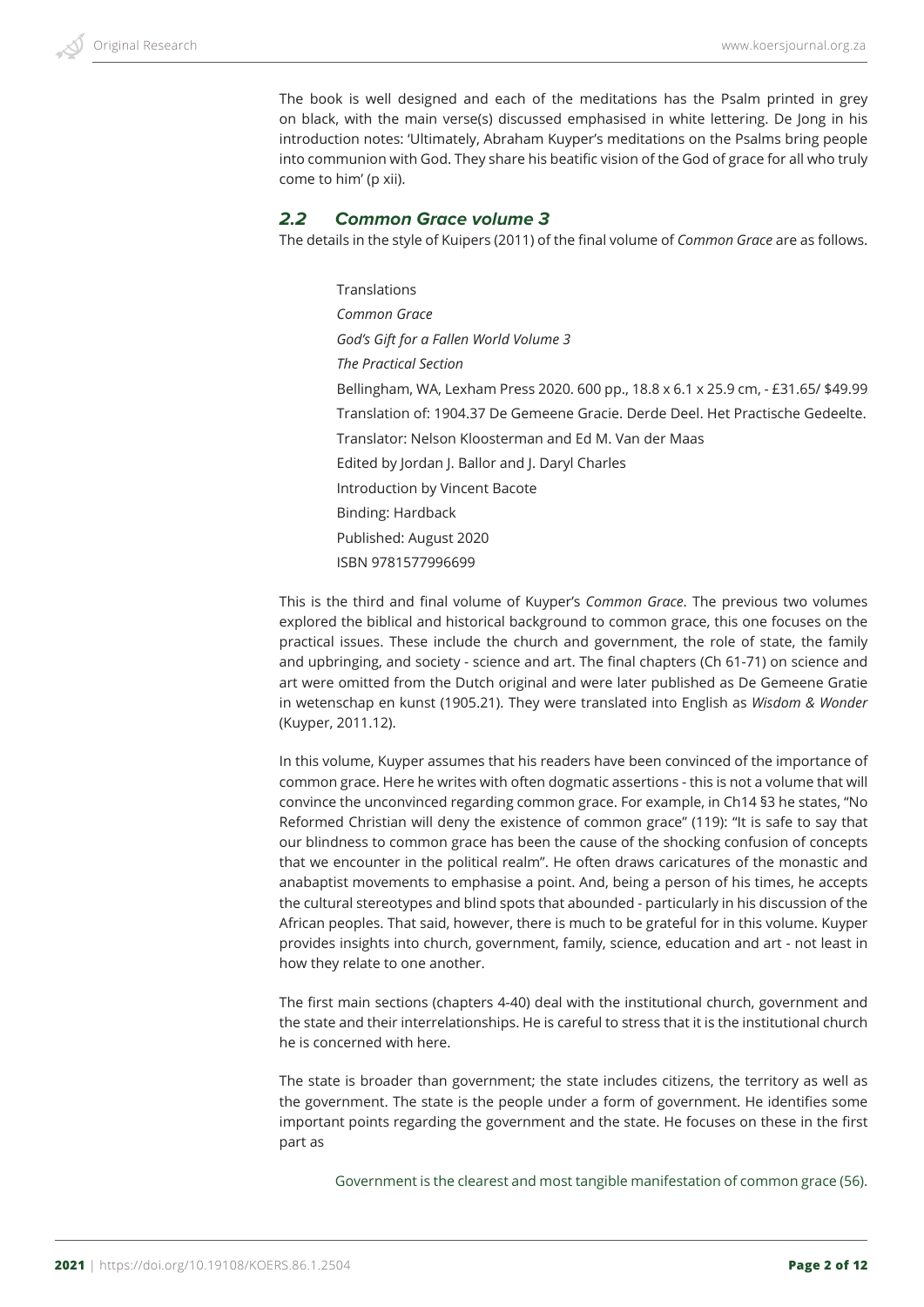These chapters (4-40) contain Kuyper's most sustained discussion of the government and state and how they relate to the institutional church. Inevitably the shadow of Article 36 is felt, and Kuyper addresses the issues that this raised primarily in Ch 33-35.<sup>1</sup> Here he maintains that Article 36 is not the Reformed view but the Roman Catholic view as and that "government does not have the right and authority to render judgement on the theological, canonical and liturgical differences" (274).

He notes similarities between the state and the institutional church. Both are instituted because of sin and are formed on the basis not of creation ordinances but of grace — in the case of the state and government it is common grace and for the church it is particular grace — both are for the combatting of sin and both will disappear when there is no longer sin.

In chapters 15-17 he examines six differences - these I have summarised in Table 1 below.

|                                       | <b>State</b>                                                                                                                                                                                                                                                                                                                             | <b>Institutional Church</b>                                                                 |
|---------------------------------------|------------------------------------------------------------------------------------------------------------------------------------------------------------------------------------------------------------------------------------------------------------------------------------------------------------------------------------------|---------------------------------------------------------------------------------------------|
| Similarities Ch 14, 17                | Both arise from grace<br>Neither are rooted in creation ordinances<br>Both are for the combatting of sin<br>"The church presupposes an ordered state" Ch 17 §1<br>The single final goal of both is the glory of Father, Son and Holy<br>Spirit 17 §2<br>Both represent a principle that demands and dominates the<br>whole of life 17 §4 |                                                                                             |
|                                       |                                                                                                                                                                                                                                                                                                                                          |                                                                                             |
|                                       |                                                                                                                                                                                                                                                                                                                                          |                                                                                             |
|                                       |                                                                                                                                                                                                                                                                                                                                          |                                                                                             |
|                                       |                                                                                                                                                                                                                                                                                                                                          |                                                                                             |
|                                       |                                                                                                                                                                                                                                                                                                                                          |                                                                                             |
| <b>Starting point Ch 15</b>           | Common grace                                                                                                                                                                                                                                                                                                                             | The fruit of particular grace                                                               |
|                                       | It emerges from creation                                                                                                                                                                                                                                                                                                                 | Transcends nature                                                                           |
|                                       |                                                                                                                                                                                                                                                                                                                                          | Originates with the revealed<br>Word and regeneration $-$ it is<br>miraculous               |
|                                       |                                                                                                                                                                                                                                                                                                                                          | Springs from a re-creation                                                                  |
| Sphere Ch §3 - the                    | In the ordinary natural life                                                                                                                                                                                                                                                                                                             | The human as a sinner                                                                       |
| circle in which life<br><b>OCCUIS</b> | The external features of the<br>people e.g., the land, illnesses,                                                                                                                                                                                                                                                                        | The heart, soul, the inner<br>person                                                        |
|                                       | dangers, income, weapons,<br>roads and canals, safeguarding<br>of property, punishment                                                                                                                                                                                                                                                   | The hidden person of the heart                                                              |
|                                       | The visible manifestations of<br>public life                                                                                                                                                                                                                                                                                             |                                                                                             |
| Means Ch 15 §4                        | External means - wood and<br>stone to build roads; judges<br>and magistrates; metal to form<br>weapons                                                                                                                                                                                                                                   | Funds for building and its<br>duties raised by voluntary<br>contributions rather than taxes |
|                                       | "almost everything that is                                                                                                                                                                                                                                                                                                               | Never coercive                                                                              |
|                                       | available in nature by virtue<br>of creation to maintain its                                                                                                                                                                                                                                                                             | Its means are spiritual - God's<br>word is its sword.                                       |
|                                       | authority and to discharge its<br>duty".                                                                                                                                                                                                                                                                                                 | Administers the sacraments                                                                  |

**TABLE 1. A comparison of church and state – source Kuyper (2020, Ch14-16).**

<sup>1</sup> Article 36 of the Belgic Confession of Faith (1561-2) states: And the government's task is not limited to caring for and watching over the public domain but extends also to upholding the sacred ministry, with a view to removing and destroying all idolatry and false worship of the Antichrist; to promoting the kingdom of Jesus Christ; and to furthering the preaching of the gospel everywhere; to the end that God may be honoured and served by everyone, as he requires in his Word.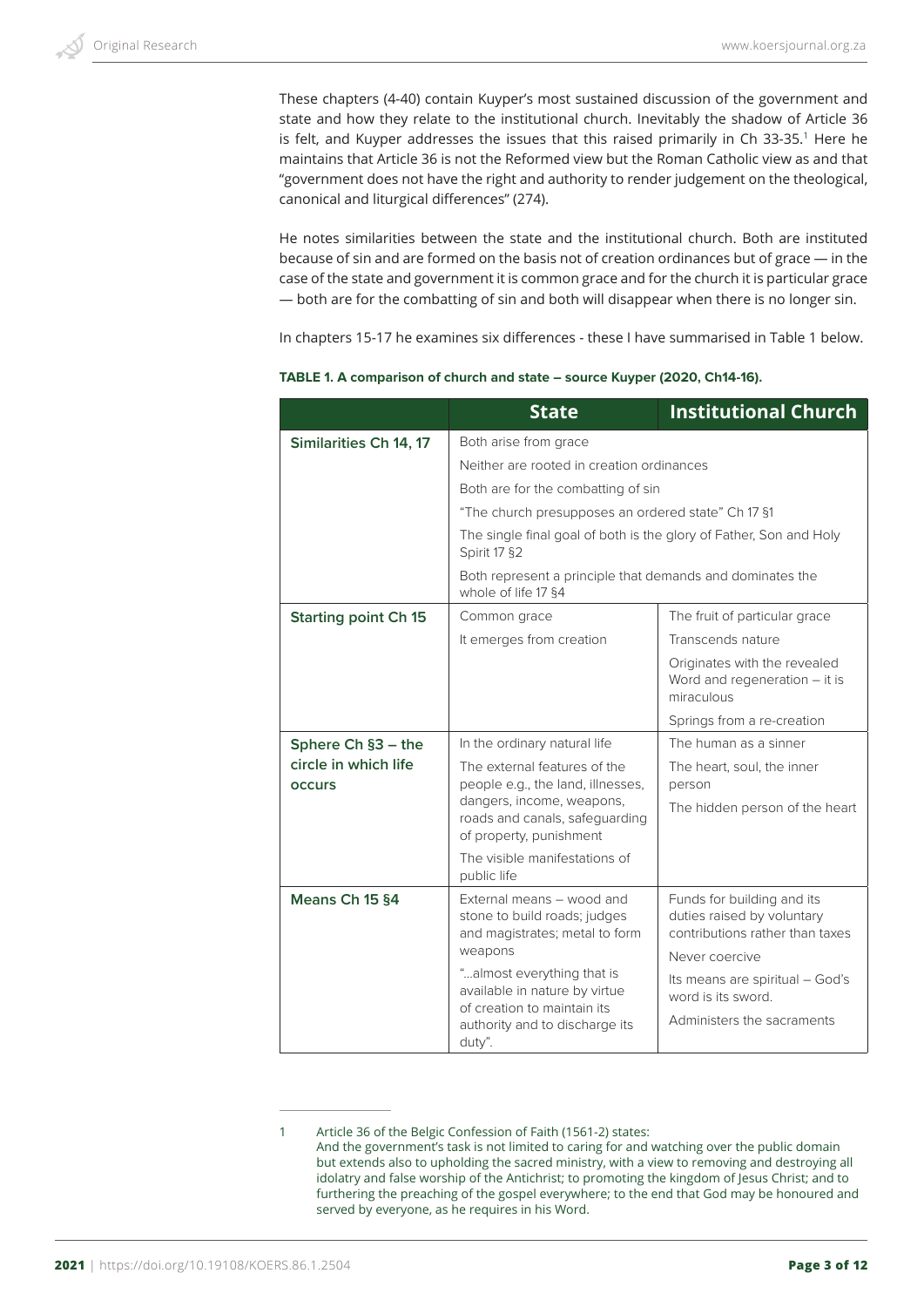| <b>Character Ch 15 §5</b>               | All citizens are included $-$ it is<br>not voluntary. We are not given<br>a choice; we are born subjects. | Has the character of                                                                |
|-----------------------------------------|-----------------------------------------------------------------------------------------------------------|-------------------------------------------------------------------------------------|
|                                         |                                                                                                           | voluntariness                                                                       |
|                                         |                                                                                                           | Membership is voluntary, not<br>coercive                                            |
|                                         | Authority is over a certain region<br>and it includes all those in that<br>region.                        |                                                                                     |
|                                         |                                                                                                           | Membership is based on our<br>convictions and will                                  |
|                                         |                                                                                                           | Uses spiritual urging to assert its<br>authority                                    |
|                                         | Obedience and subjection                                                                                  | Confession and faithfulness                                                         |
| Calling Ch 16 §1-2 -<br>i.e., life task | To combat $sin - but$ its calling is<br>broader.                                                          | To combat sin – without sin it<br>would have no calling.                            |
|                                         | Ensures the continuance of the<br>particulars and preconditions of<br>the broken life of creation         | Labours in and for a new life<br>that's was added to the broken<br>life of creation |
|                                         | Maintains justice by formulating<br>it, demanding it and avenging it<br>if violated                       | Proclaims on God's behalf on<br>the basis of justice as formulated<br>in God's word |
|                                         | Task falls in the present life                                                                            | Task consists in perpetuating<br>the remembrance of what God<br>did in Christ       |
| <b>Ultimate Goals Ch 16</b>             | Lies in the present dispensation                                                                          | Lies in eternity                                                                    |
| $§3 - 4$                                |                                                                                                           |                                                                                     |

He then turns to the issue of a *Christian* state - he poses and answers the question: "In matters of state what makes something Christian?" (171)

- Is it abolishing the army and oath taking (Anabaptists)?
- Is it when the True church is the state church?
- Is it when meetings begun with a prayer?
- Is it with Christian statesmen who are believers, but organise the state according to mammon?

Not surprisingly, he rejects all of the above positions. Only those confessing Christ are capable of achieving a Christian formation of the state, a Christian polity, a Christian government.

He rejects the notion of a neutral state – it is a "chimera" (205). He maintains that every government manifests some sort of religious character. Government should be God's servant.

From chapter 41 he looks at the family (Ch 41-51) and upbringing (Ch 52-57). By a Christian family, Kuyper understands it "to refer to a family that exists and behaves in accordance with a higher understanding of family that has been introduced in Christian lands, became indigenous, and still has validity through custom and law". (362) It encompasses the three foundational moral relationships: between husband and wife; between parents and children; and between siblings.

Kuyper rejects the idea that marriage is a sacrament – he thinks it is only a partial truth. If marriage were a sacrament it would "conceptualize marriage as being a work of particular grace" (342). He sees marriage as part of the creation order and thus not arising from particular grace. He writes:

Marriage is not invented by man but instituted by God. It is he who created us in two genders, who made the man different from the woman and the woman different from the man, and who ordained that the child would come from the union of man and woman. (404-405)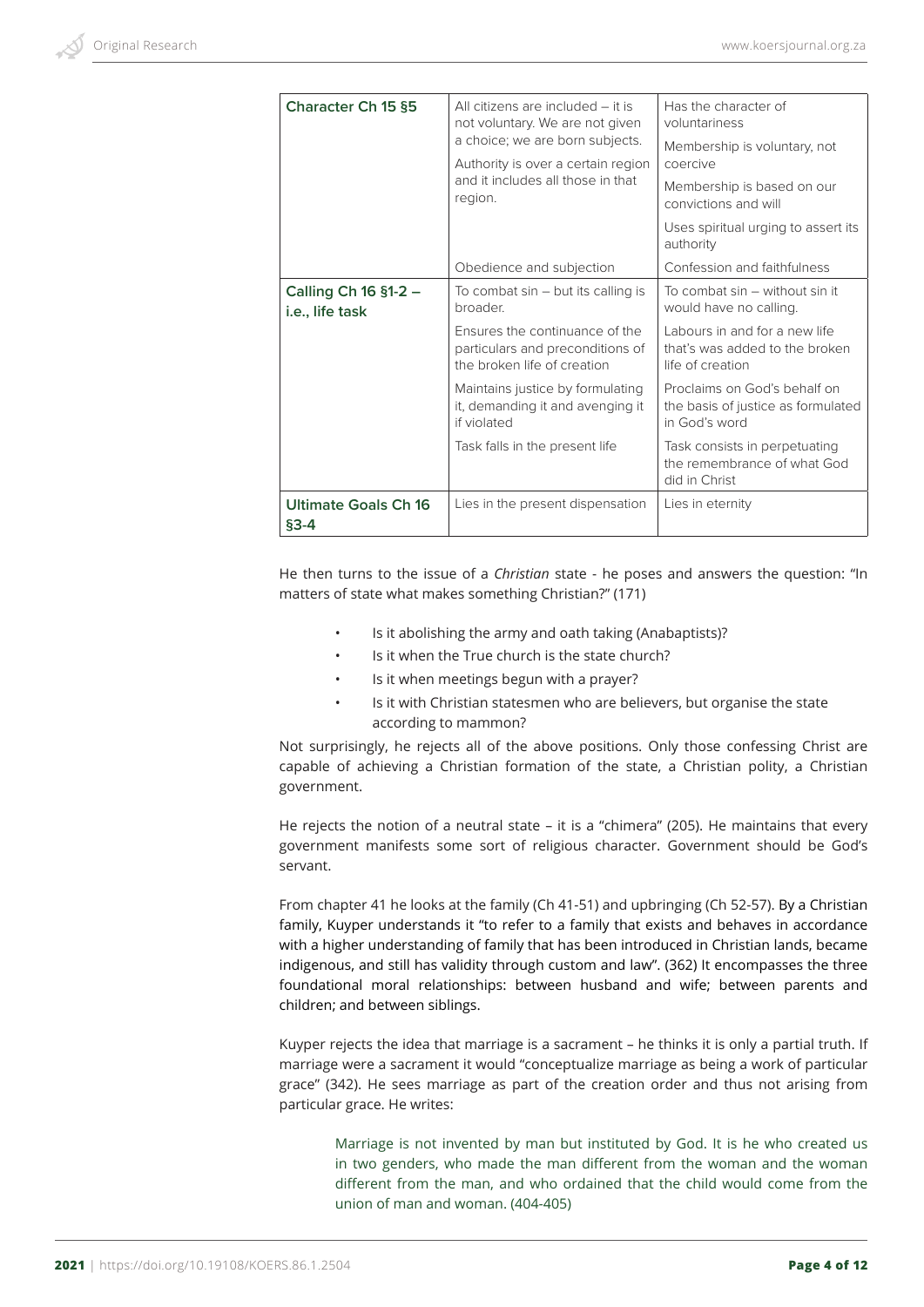Upbringing, Kuyper maintains, is part of civil life and thus "falls under common grace". However, the raising of children in the fear of the Lord goes beyond common grace.

Upbringing serves to transfer the gains of the ancestor, enriched with those of our own generation … (447)

As part of upbringing, he includes education. Naturally, the school question looms large in Kuyper's mind. He goes on to discuss the school in the broadest sense and includes what we today call apprenticeships. Upbringing, he stresses, involves intentionality – it is important that parents and teachers "see themselves as instruments in the service of God and fulfil their holy task". (450)

The final section is devoted to "Society" (ch 57- 71). These have been previously published under the title *Wisdom & Wonder* (Kuyper, 2011- see the review in Bishop, 2012).

This final volume of the *Common Grace* trilogy serves to show the usefulness and the fruitfulness of common grace – however, of its own, this volume, would not convince the common-grace naysayers.

## **3. Books on Kuyper**

#### *3.1 The Power of the Church*

What hope is there for the church? What has the church to do with power and what has power to do with the church? These are the important questions Mike Wagenman raises in *The Power of the Church* (Wagenman, 2020). By drawing on and developing the inchoate insights of Kuyper, he addresses these key issues of church and power - issues that are perhaps more relevant today than they were when Kuyper was writing in the nineteenth century.

Kuyper had a multi-aspectual view of power and Wagenman takes Kuyper's seminal views and produces a much-needed critique of power in the church today.

In chapter 2 he examines ancient, patristic (e.g. Origen, Gregory the Great), medieval (such as Aquinas), modern (Max Weber, Andy Crouch, Paul Avis, Karl Rahner, Moltmann, among others) and post-modern (e.g. Lukes and Clegg, Canetti, Foucault) views of power. He astutely notes that "there as many theories of power as there are theorists".

These views he finds lacking compared with Kuyper's multi-dimensional view. The neo-Calvinist concepts of sphere sovereignty, structure and direction provide a much fuller and richer view of power.

In chapter 7, taking his cue from John Halsey Wood's work (Wood, 2012), he examines "the sacramental aspect of ecclesial power in Kuyper's theology". He agrees with Wood and suggests that sacramental captures "a significant insight that needs to be excavated and highlighted in Kuyper's ecclesiology".

For Wood, Wagenman argues a "sacramental ecclesiology is an ecclesiology that gives the church's sacraments importance because the church is an objective authority in society". Wagenman finds flaws in Wood's approach - and suggests that while Wood's strengths are on the development of Kuyper's thought in a historical context, they are weaker when considering the theological context – for example, he criticises Wood's misuse of Avery Dulles. Wagenman also rightly notes that having a high view of the sacraments does not necessarily entail a sacramental ecclesiology. Nevertheless, Wagenman does maintain that Kuyper's ecclesiology is a sacramental (and kenotic and incarnational), even if Wood's "argument reveals a theological ignorance about what makes an ecclesiology sacramental". In attempt to develop a sacramental ecclesiology Wagenman draws upon Vatican II, Karl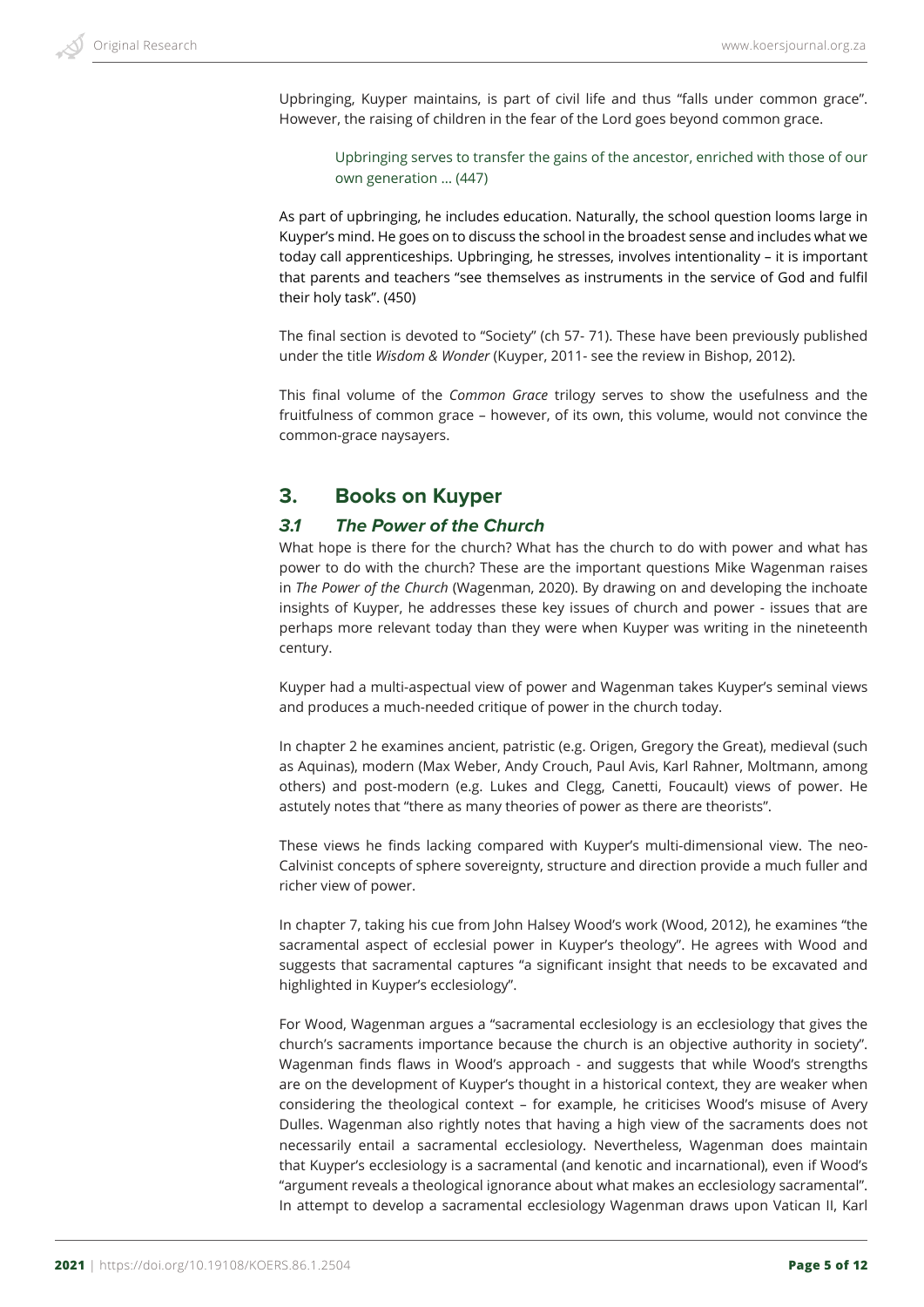Rahner and Dulles. For Wagenman, sacramental ecclesiology is Christocentric and placially dynamic. Christology shapes ecclesiology and the importance of the institutional church's physical presence and place in the world is emphasised. As Wagenman describes it:

The sacramental nature of the kerygmatic power of the institutional church is its ability to be the true *sign* and invitational *instrument* of the presence and grace of God in Jesus Christ *in and for the world*. The church is the reminder, the pledge, the invitation to remember and believe that the world is God's loving creation, his patient work of redemption, and his promised realm of sustained and renewed life and joy. The church not only proclaims this instrumentally through its institutional words, sacraments, ministries of discipleship, and symbolic actions of justice and compassion, but the church also is the visible sign that the promises of God are still valid and will be fulfilled until the world is completely re-created and God's kingdom comes in all its fullness. This kerygmatic power of the institutional church has a kenotic, incarnational, and sacramental nature. When fully and faithfully employed, the institutional church receives and proclaims the Word of God and therefore is the instrument of the comprehensive and redemptive mission of God to restore his creation and usher in the Kingdom of God.

#### *3.2 The Doctrine of Creation*

In Bartholomew's (2017) *Contours of the Kuyperian Tradition* on page 269, there is an appetitewhetting footnote: "Under Craig Bartholomew's editorship a new Kuyperian dogmatics is under way with IVP Academic." This book, A *Doctrine of Creation* (Ashford & Bartholomew, 2020) is the first fruits of that project. In this volume Ashford and Bartholomew develop a Kuyperian view of creation, a view of creation that is full-orbed and one that is both foundational and comprehensive.

Inevitably, as it is a Kuyperian approach culture is to the fore – key themes such as sphere sovereignty, common grace, and the antithesis are explored with respect to creation as well as providence and eschatology. The initial chapters take a look at other writers on creation and provides a helpful historical theological overview examining, among others, Irenaeus, Tertullian, Aquinas and Gnosticism (in Chapter 2) as well as Barth, Wittgenstein, Bonhoeffer and Moltmann and process theologians (in Chapter 3) before explicating the Kuyperian tradition which they see as comprising: a Trinitarian creator, a creation that is ontologically good, one that is a coherently ordered diversity, one that is intended to be developed by God's image bearers, but since the fall has been twisted towards wrong ends, (although sin cannot corrupt God's good creation structurally or substantially) God's restoration will consist in an elevation and enhancement of its original form.

Topics such as God's omnipotence, and its implications for evil and suffering, creation ex nihilo and modernity and power are covered in Chapter 4. Chapter 5 provides an in-depth look at Genesis 1. Non-human aspects of creation such as plants, animals (Ch 5) and heaven and the angels (Ch 6) are dealt with before the effects of the fall are thoroughly discussed in Chapter 8, here the antithesis and common grace are explored in more depth as well as a Kuyperian principled pluralism. Chapter 9 considers nature and grace and the nature of the vocation: we are all called to represent the Lord in all areas of life. Providence is the topic of chapter 10. The implications of eschatology are the subject of chapter 11; they ably defend a restorationist view against an annihilation view of the earth. Chapter 12 "Creation and …" takes a few case studies of topics (philosophy, science, food, time, the self, and human dignity) to show that no area of life is untouched by creation.

This book deserves to be widely read and studied. It is an important work that develops Kuyperian insights.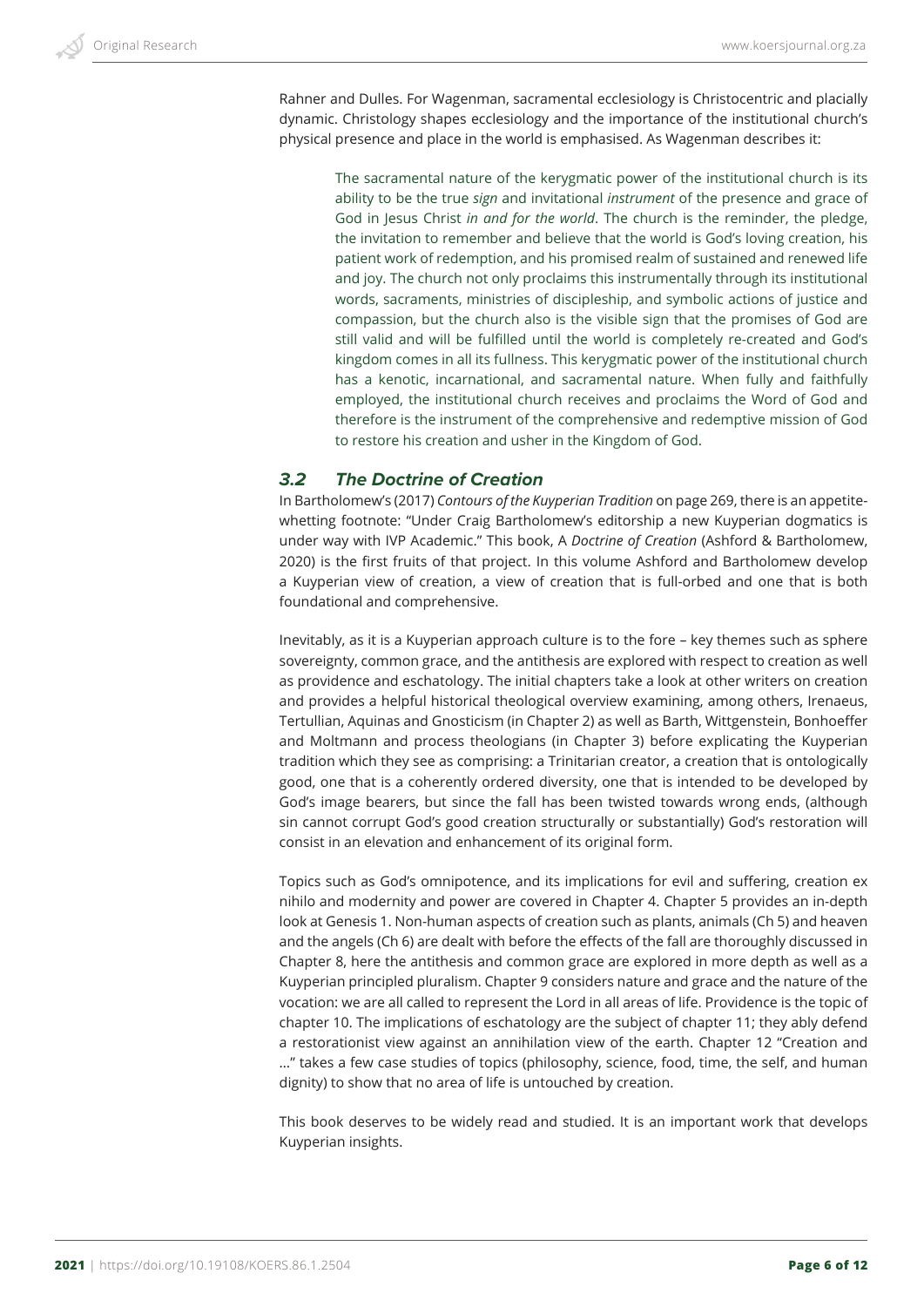## *3.3 A Short Introduction to Abraham Kuyper's Lectures in Calvinism*

Jesse Sumpter is a Classical school educator based in Moscow, Idaho. In this brief - 48 page - introduction to Kuyper's Stone Lectures Sumpter begins by identifying three of Kuyper's "key ideas". These he identifies as the lordship of Jesus, Calvinism as life system, and spheres of authority.

The remaining chapters in this booklet then follow each of Kuyper's lectures. Sumpter provides a summary of each one and provides copious quotes from each lecture.

The book provides an entry-level introduction to the lectures and would be helpful for those who haven't as yet read Kuyper's lectures.

## **4. Articles**

Bishop (2020) in *Foundations* the journal of Affinity<sup>2</sup> provides a brief biography of Kuyper before examining some of the key themes in his approach (namely, the sovereignty of God, the cultural mandate, the antithesis sphere sovereignty, common grace, and Christianity as a *Weltanschauung*) and explores how Kuyper applies these to church, politics, education, and apartheid.

Derek Schuurman (2020) examines Kuyper's approach to technology in his *Christian Scholar's Review* article.

In a sense, Kuyper speculates that science and technology will enable us to do "greater things than these." Although I am an engineer and computer scientist, I confess to being uncomfortable with Kuyper's speculations on this. Perhaps Kuyper's questionable interpretation of the verse is a reflection of the era in which he lived, a time of considerable optimism in the development of science and technology.

Despite this observation that Kuyper has been influenced by the optimism of the age he also identifies areas in which Kuyper provides helpful resources.

The first resource is his writing on the topic of automation, an issue that was as important in Kuyper's day as it is in ours. The second resource is Kuyper's insights on the impact of a comprehensive life and worldview. The third resource is the concept of common grace. The fourth resource is the idea that there is no neutral space. And finally, the fifth resource is Kuyper's observations about the impact of technology on faith and the importance of palingenesis, a topic of timeless importance.

There have been several working in the area of law who have worked out a Kuyperian approach to law and have applied these "valuable insights", one of these is David S. Caudill. In an article in the *Pepperdine Law Review* (Caudill, 2020), he examines the Kuyperian influence of another, namely Robert Cochran. Caudill identifies sphere sovereignty, common grace and the antithesis as the trilogy of Kuyper and examines how Cochran has applied these in his approach. He concludes "that Cochran has helped to popularize, and advance the cause of, Neo-Calvinism by applying some of its principles in new legal contexts."

Lucas Freire in his *Journal of Church & State* article examines both Kuyper and Kuyper's mentor Guillaume Groen van Prinsterer (Freire 2020a). He sees them as anti-rationalist liberals - as defined by F.A. Hayek (1899-1992) of the Austrian school of economics and

<sup>2</sup> Affinity is a fellowship of Churches, evangelical Agencies, and Christians in the UK.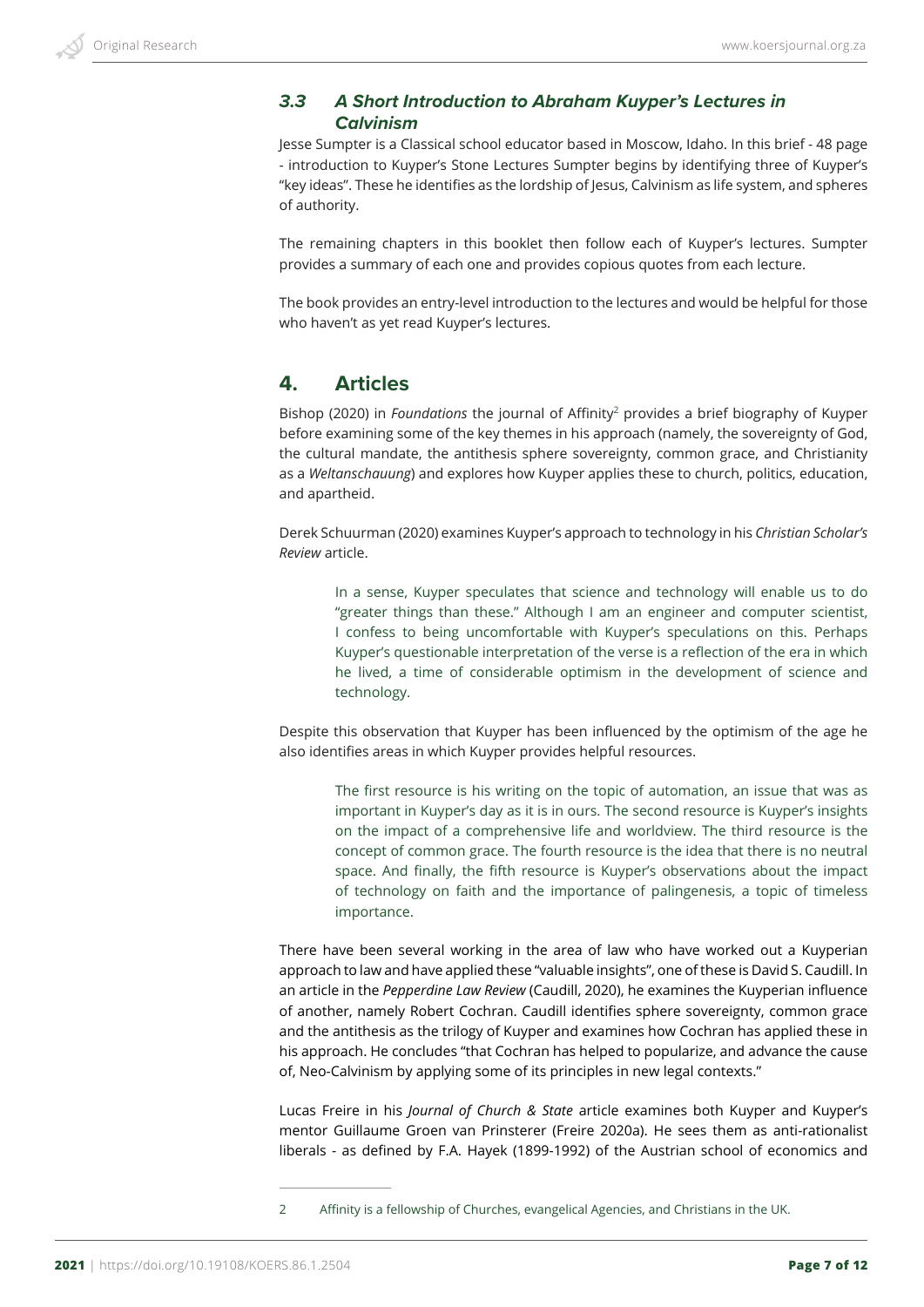defender of classical liberalism. Freire acknowledges that both van Prinsterer and Kuyper criticise liberalism but sees this as a "secondary element in their rejection of the worldview backing up French revolutionary ideas". The liberalism they attack, Freire maintains is of the rationalist variety.

Kuyper's sphere sovereignty Freire maintains reflects "some of Alexis de Tocqueville's views of societal pluralism". Tocqueville was in Hayek's scheme "in the anti-rationalist tradition".3 Freire discusses Kuyper's sphere sovereignty and his view of the state and applies it to public health (the use of vaccinations during an epidemic), decentralisation and the care of the poor by church and state. He identifies some areas in which Kuyper's and van Prinsterer's view coincide with Hayek's anti-rationalist liberalism, but I'm not fully convinced it is enough to label them as such, any more than we can describe Hayek as a neo-Calvinist.

Also, by Lucas Friere is a paper that draws upon Kuyper in an attempt "to articulate a Christian view of entrepreneurship from a normative perspective within the framework of the reformational tradition of thought" (Freire, 2020b).

Brian Ford (2020) in "Neoliberalism and four spheres of authority in American education: Business, class, stratification, and intimations of marketization" compares Amy Gutman's three sources of authority with Kuyper's sphere sovereignty.

Chapter 20 in the *Oxford Handbook of Reformed Handbook* (edited by Allen and Swain, 2020) is by Richard Mouw on "Abraham Kuyper's Lectures on Calvinism". It is significant that such a chapter is included as it shows the increasing interest in Kuyper. Here Mouw provides the background to the lectures and discusses each of them. It provides an excellent summary and introduction.

George Harinck (2020a) in the edited volume on *Secularization, Desecularization, and Toleration* (Karpov & Svensson, 2020) examines Kuyper's model of pluralism. A model which allows for religious and non-religious citizens to participate in society on an "equal footing". Harinck shows how Kuyper drawing upon Calvin prompted the rejection of a natural/ supernatural distinction as God was sovereign over all, and the freedom of conscience. This meant that religion "could never be forced" - there is always room for the "heretic". Kuyper also developed some of Calvin's ideas into the notion of common grace. These were the ingredients in Kuyper's view of the need for a plural society. It was also seeing that modernist, naturalistic and liberal worldviews were also religious. Freedom of conscience meant that for Kuyper room should be provided in society for all these views. Society should not be dominated by one worldview - the state had to recognise that the Dutch people held to different worldviews. Thus, tolerance meant "making room legally for the reality that people differ in their worldviews" rather than favouring one particular (liberal) viewpoint. This resulted in what has been termed a "pillarized society". Harinck then looks at the shift post-Kuyper in the Netherlands from a plural society to multiculturalism. This was the result of the Dutch no longer identifying themselves as adherents of a particular worldview but as individuals. He ends the article by considering the question: "Is Kuyper's idea of a worldviewbased society still relevant ...?" He proposes that despite cultural changes that they still are.

In another article Harinck (2020b) takes up a similar theme and looks at a case study in the history of the Netherlands, that is, Kuyper's development of pluralism in a liberal democracy. Harinck suggests that Kuyper's "religion-based criticism of liberalism and his coping with the tension between individual freedom and the equality democracy are still relevant today".

<sup>3</sup> According to Hayek, as cited by Freire, anti-rationalist liberalism "stresses that which we call political order is much less the product of our ordering intelligence than is commonly imagined". This tradition includes Tocqueville, Edmund Burke, and Lord Acton.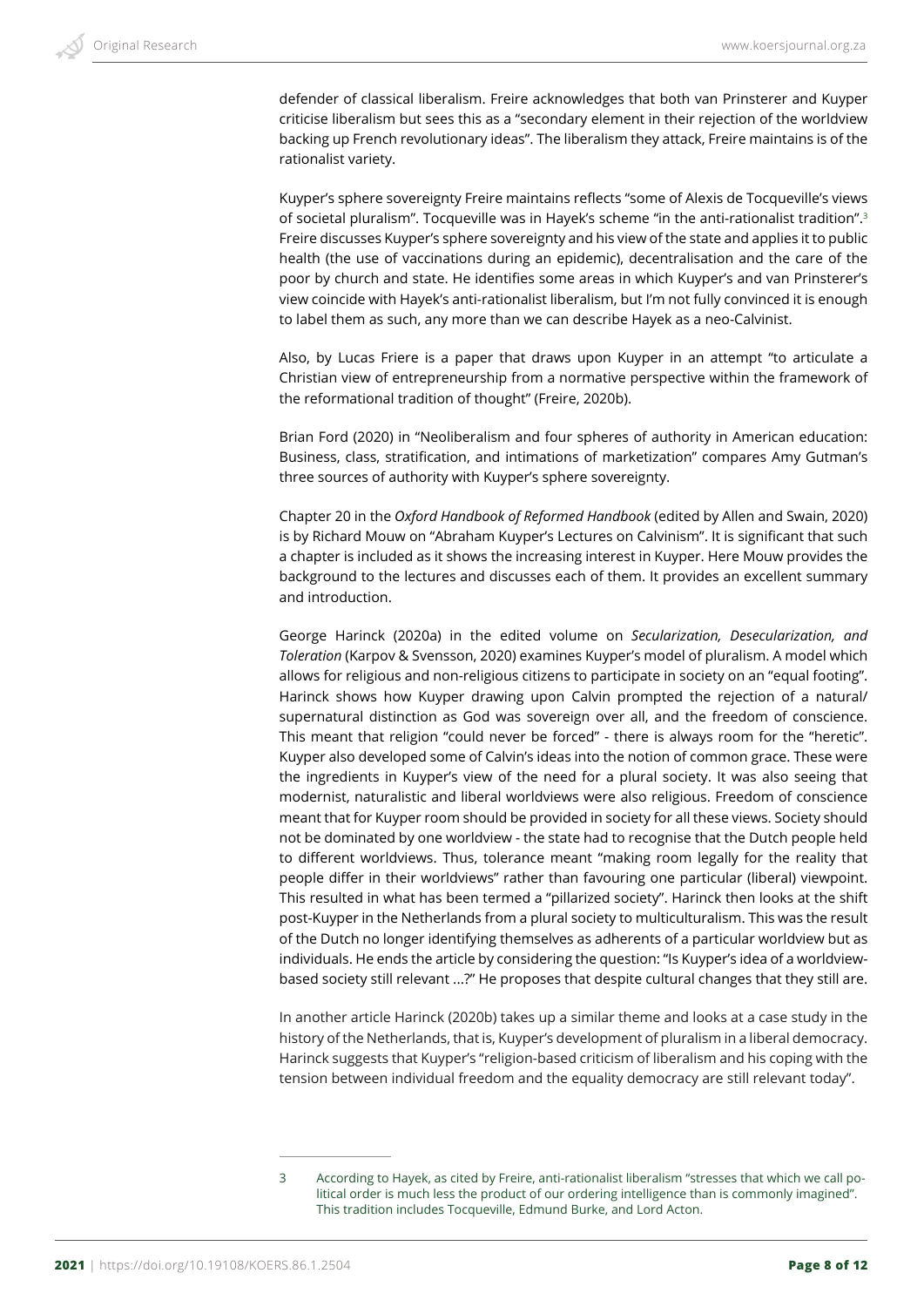Oslington (2020), an Australian economist, takes to task the Kuyperian approach to economics espoused by Bob Goudzwaard, Tony Cramp, John Tiemstra, and Alan Storkey among others. He examines Kuyper's antithesis, sphere sovereignty and common grace and maintains (wrongly in my opinion) that these Christian economists' approach fails to do justice to all three. He sees the approach as a flawed sectarian response which fails to take theology seriously.

Bruce Demarest (1982) maintained that Kuyper's approach to general revelation was closer to Barth's than Calvin's — Yoo (2020) examines and refutes this hypothesis. In this paper Jeong Mo Yoo an Assistant Professor, Historical Theology at Torch Trinity Graduate University, Korea, compares Kuyper's views on general revelation with those of John Calvin and Herman Bavinck. He finds that post-fall Kuyper, Calvin, and Bavinck all agree that God continues to reveal himself. However, the effects of sin mean that this general revelation cannot produce saving knowledge, it is unable to do so without special revelation. He argues Calvin provides no clear statement regarding natural theology, but Kuyper and Bavinck are both negative towards its use. He concludes that although Calvin and Bavinck have a more positive attitude towards general revelation than Kuyper, Kuyper still stands more in the Calvinian than in the Barthian tradition.

Kristanto (2020) examines Kuyper and Bavinck's view that God "would never abandon nor destroy his creation."

In his book *Faith Life and Theology*, written to support theology as "pisteology", John Vander Stelt (1934-2020) devotes a chapter to Kuyper (Vander Stelt, 2020). He obviously has much respect for Kuyper:

[Kuyper] focused on the urgent and complex issue of how Christians should live in a culture shaped by leaders who were deaf to God's Word revealed in Christ Jesus. His work, and role, was in a sense comparable to that of John Calvin… . (101)

But he also identifies some flaws in Kuyper's approach:

As with any reformer, Kuyper had his limitations. He was most innovative when he ventured into new areas of reflection and renewal called for by major social, political, economic, and other challenges in his country and culture. As to certain traditionally firmly established ways of living and thinking, he was less innovative and reformative, especially in the areas of deeply rooted ecclesiastical customs and scholastically tainted theological thinking. (110)

Vander Stelt identifies several "positive features of [Kuyper's] worldview". These are "common grace", creation, fall, redemption", and "the authority of Scripture". He also identifies what he describes as "questionable features in his worldview". These he sees as being inherent in the conservative tradition he inherited<sup>4</sup> and are related to his philosophical, anthropological, and epistemological thinking. These features include:

- Remnants of a dualistic anthropology
- A semi-scholastic and idealistic epistemology
- A dualism in his encyclopaedia of the sciences
- A hierarchy in the God world relation
- A philology unable to acknowledge the full impact of sin and renewal in logic, philosophy, and pedagogy.

He deals with two in more detail, in sections entitled "philosophical anthropology" and "formal faith". In his critique of Kuyper's anthropology, he draws upon Fernhout (1975).

4 Vander Stelt suggests that Kuyper "Uncritically, … accepted the views of Voetius"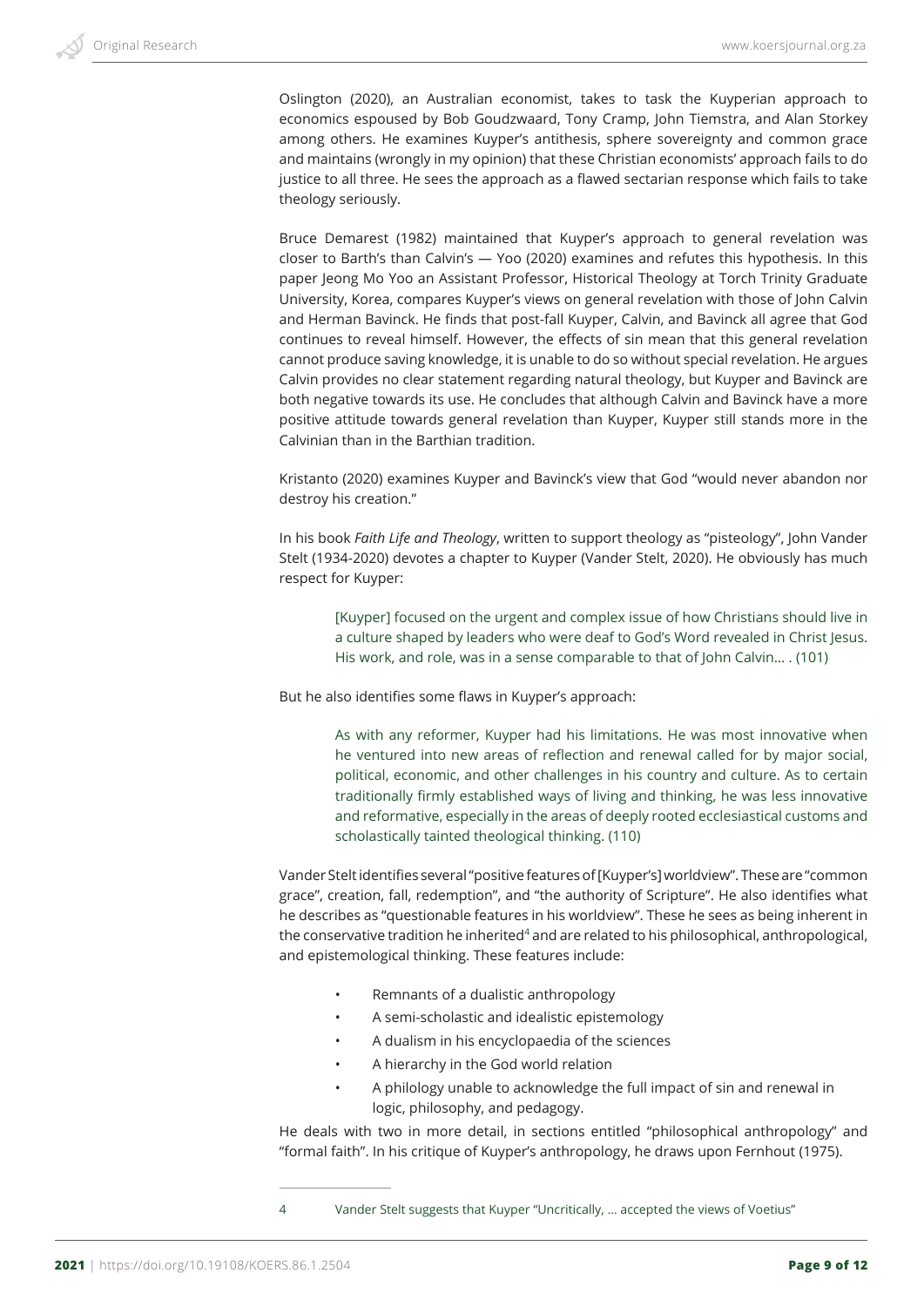According to Vander Stelt:

To stress the unity of man, Kuyper introduced a (non-substantial) qualitative distinction within the (substance of) soul between 'psyche' and 'pneuma'.

He sees Kuyper as having an accommodated anthropology, accommodated from Plato and Aristotle, via Scholasticism, in his adoption of a higher and lower substance in his dualistic theory. The higher part expresses itself in thinking, willing and feeling – the intellect (thinking) is seen as the most important part. This traditional scholastic element remained in Kuyper's anthropology.

The other "questionable feature" Vander Stelt discusses is Kuyper's view of formal faith. Though it is less clear why he sees it as being questionable.

Kuyper sees faith not as an addition or an optional extra, but as integral to being human. He sees faith as a formal function.

He then describes "four problems" these are "faith and theology", "encyclopaedia and curriculum", "organic and logical", and "Creator-creation relation". As regards faith and theology Vander Stelt notes that Kuyper recognised that in both faith and theology have religious roots and that theology does not have a privileged role in the academy, it is one of several disciplines.

Vander Stelt maintains that Kuyper "opened up the door … for Dooyeweerd, Vollenhoven and other students to think of faith life as something human and as religiously directed in a Christian and non-Christian way". (129) The book by Vander Stelt is an important work and deserves wide attention.

## **5. Reviews**

John Gay, in the *Church Times*, reviews Kuyper's *On Education*. He concludes:

This is a complex book, especially for a readership brought up in England, but matching a very complex character, who will be well known in the Netherlands and in sections of North America — as the very useful bibliography attests. But this is an indispensable reference book, nevertheless, which helps to explain why theologically conservative Christians are often suspicious of the implications of a state monopoly of educational funding and control which can restrict the part played by the family, especially in the areas of moral instruction and Christian education

Shaun Stiemsma, an associate professor of English at Dordt University, has a five-page review of *On Education*. He observes that a more accurate title for this collection would be Abraham Kuyper on National Educational Policy. He suggests this for two reasons:

Nearly the entire book presents Kuyper as a politician waging war for "school equality" meaning equal access for parents of all beliefs ... (43).

He goes on to note:

There is very little in the book, in fact, that could be taken as useful for a Reformed theory of education, and even less that could be specifically put in place by educators in any practical way. (44)

Stiemsma suggests that the audience, rather than educators, is political-science majors or policy and data enthusiasts (45).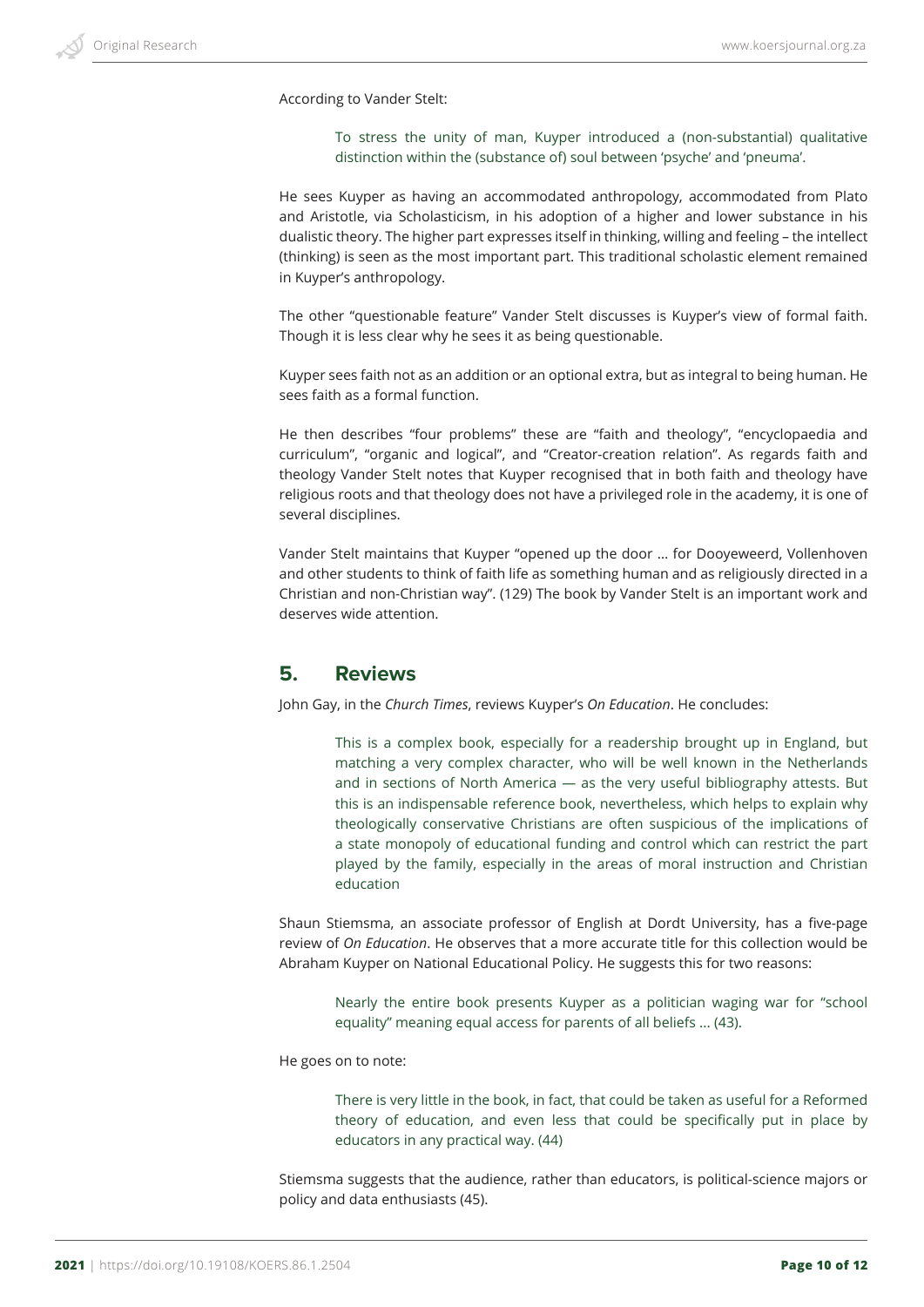## **6. Conclusion**

Once more we have seen Kuyper scholarship flourishing. Key Kuyperian topics of sphere sovereignty, common grace and the antithesis keep cropping up as important themes in his work and these have been applied to several areas, including ecclesiology, creation, technology, and law.

# **7. Bibliography**

#### *7.1 Reviewed*

- Ashford, B.R. & Bartholomew, C.G. 2020. The Doctrine of Creation: A Constructive Kuyperian Approach. Downers' Grove, Ill: IVP Academic.
- Bishop, S. 2020. Abraham Kuyper: Cultural Transformer. *Foundations*, 79 (Autumn): Online: http://www. affinity.org.uk/foundations-issues/issue-79-article-4-abraham-kuyper-cultural-transformer.
- Caudill, D.S. 2020.The Dutch Effect: Kuyper and Neo-Calvinism in Professor Cochran's Scholarship. *Pepperdine Law Review*, 47(2):419-434. Available at: https://digitalcommons.pepperdine.edu/plr/ vol47/iss2/13.
- Ford, B. 2020. Neoliberalism and Four Spheres of Authority in American Education: Business, Class, Stratification, and Intimations of Marketization. *Policy Futures in Education,* 18(2):200-239. https:// doi.org/10.1177/1478210320903911.
- Freire, L.G. 2020. Abraham Kuyper and Guillaume Groen van Prinsterer as Anti-Rationalist Liberals. *Journal of Church and State*, csaa029, https://doi.org/10.1093/jcs/csaa029.
- Freire, L.G. 2020. Christian ethics and entrepreneurship in an interventionist economy. *In* Christian ethics and political economy: Markers for a developing South Africa (Reformed Theology in Africa Series Volume 3) CapeTown: AOSIS, p.137–149. https://doi. org/10.4102/aosis.2020.BK220.05.
- Gay, J. 2020. *On Education* by Abraham Kuyper. *Church Times*, 28 August. Online https://www. churchtimes.co.uk/articles/2020/28-august/books-arts/book-reviews/on-education-by-abrahamkuyper. Date of access: 29 August 2020.
- Harinck, G. 2020a. Abraham Kuyper's Vision of a Plural Society as a Christian Answer to Secularization and Intolerance. (In V. Karpov, M. Svensson (eds.), Secularization, Desecularization and Toleration: Cross-Disciplinary Challenges to a Modern Myth. Palgrave MacMillan, 115-133.) https://doi. org/10.1007/978-3-030-54046-3\_6.
- Harinck, G. 2020b. On Doing What Is Just, Right and Fair: Essay on a Dutch Example. *In die Skriflig*, 54(1), a2646. https://doi.org/10.4102/ids. v54i1.2646.
- Kristanto, D. 2020 Is the Creation Under Destruction? Abraham Kuyper and Herman Bavinck on New creation. Veritas: Jurnal Teologi dan Pelayanan, 19(2):189–200.
- Kuyper, A. 2020a. Ever in Thy Sight. 31 Devotions on the Psalms. Bellingham, WA: Lexham Press.
- Kuyper, A. 2020b. Common Grace: God's Gift for a Fallen World Volume 3. Bellingham, WA: Lexham Press.
- Mouw, R. 2020. Abraham Kuyper's *Lectures on Calvinism.* In Michael Allen and Scott R. Swain (ed.) 2020. The Oxford Handbook of Reformed Theology. Oxford: Oxford University Press. p.328-341. https:// doi.org/10.1093/oxfordhb/9780198723912.013.2.
- Oslington, P. 2020. The Kuyperian Dream of Reconstructing Economics on Christian Foundations. *Faith & Economics*, 75(Spring):7-36.
- Schuurman, D.C. 2020. On Kuyper and Technology, or How a Voice From the Past Can Speak to our Digital Age. *Christian Scholar's Review*, 49(2):161-174.
- Stiemsma, S. 2020. The Presence of the Past: A Review of Abraham Kuyper's *On Education*. *Pro Rege*, XLIX (1):43-47.
- Sumpter, J. 2020. A Short Introduction to Abraham Kuyper's Lectures on Calvinism. Moscow, ID: Francis Drake Press.